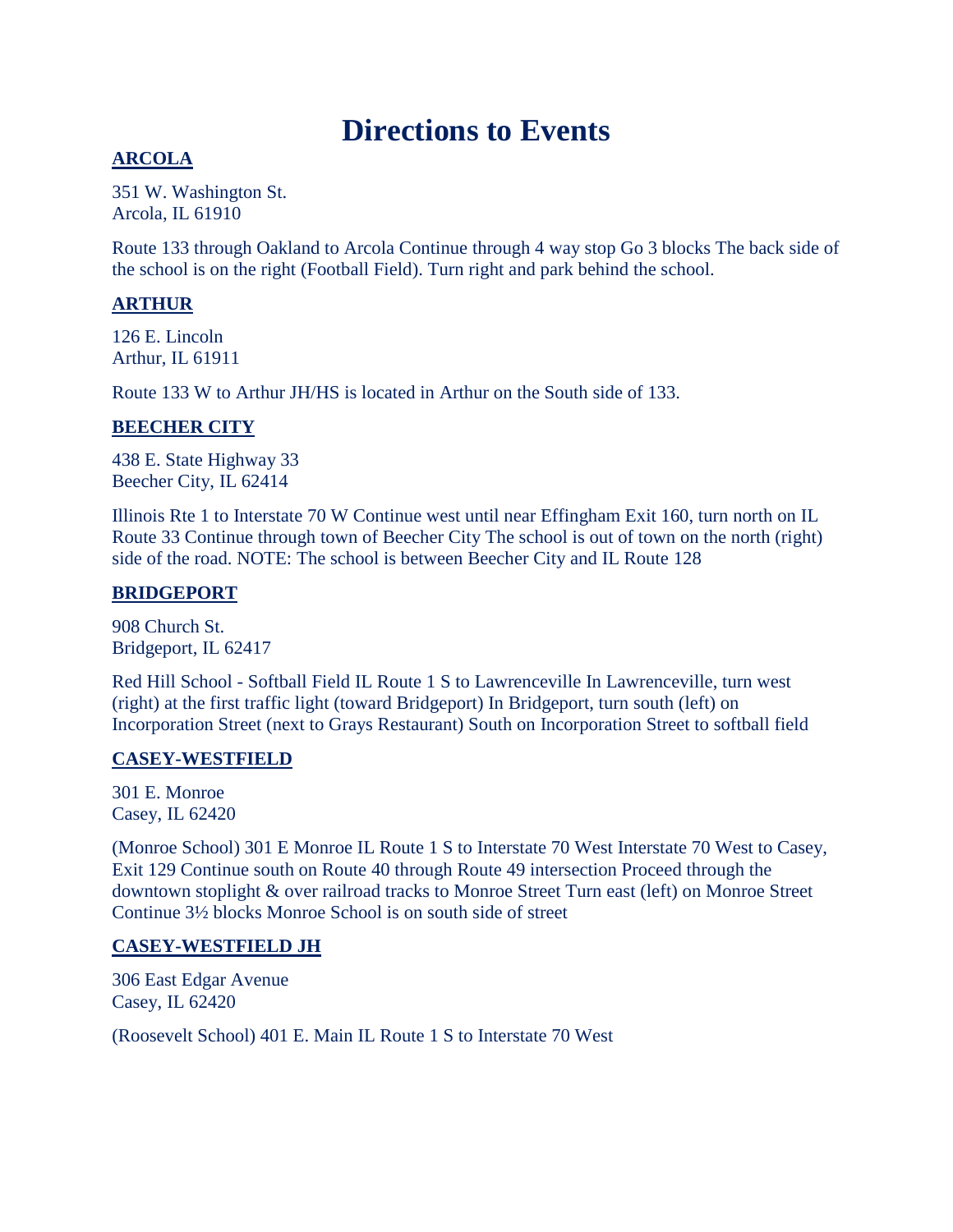Interstate 70 West to Casey, Exit 129 Continue south on Route 40 through Route 49 intersection Proceed to downtown traffic light Turn east (left) on Main Street Roosevelt School will be on the south side street

CASEY-WESTFIELD HS 306 E. Edgar Avenue IL Route 1 S to Interstate 70 West Interstate 70 West to Casey, Exit 129 Continue south on Route 40 through Route 49 intersection Turn east (left) on Edgar Avenue to reach school PARKING AREA -Turn east (left) on Georgia Avenue Parking will be on south side of street, north of the school

# **CATLIN GRADE SCHOOL**

216 N. Webster St. Catlin, IL 61817

IL Route 1 N Turn west (left) @ Westville stop light Continue west Turn north (right) toward Catlin Cross railroad tracks Turn west (left) on Vermilion Turn north (right) on Webster Turn west (left) on Fleming

## **CHAMPAIGN - FRANKLIN**

817 N. Harris St. Champaign, IL 61820

IL Route 133 W Interstate 57 N Interstate 74 E Take Neil Street exit Turn south (right) Travel south 0.6 miles Turn west (right) on Bradley Avenue Travel 0.5 miles Turn south (left) on Harris Avenue Continue 0.3 miles to the school

# **CHAMPAIGN – JEFFERSON**

1115 S. Crescent Dr. Champaign, IL 61821

IL Route 133 W Turn north (right) on IL 49 Turn west (left) on US 36 Turn north (right) on IL Route 130 Turn west (left) on Windsor Road

Turn north (right) on Mattis Avenue Turn west (left) on Sangamon Drive Turn north (right) on Crescent Drive Continue to the school on the east (right) side of street

# **CHAMPAIGN – ST. MATTHEW**

1307 Lincolnshire Dr. Champaign, IL 61821

IL Route 133 W Interstate 57 N Take University Avenue exit Turn right on Mattis Avenue Continue through several stoplights Turn east (left) Kirby Avenue Turn south (right) on Mayfair Road Continue past the first school Continue to the intersection of Mayfair Road & Lincolnshire Drive

# **CHARLESTON**

920 Smith Dr. Charleston, IL 61920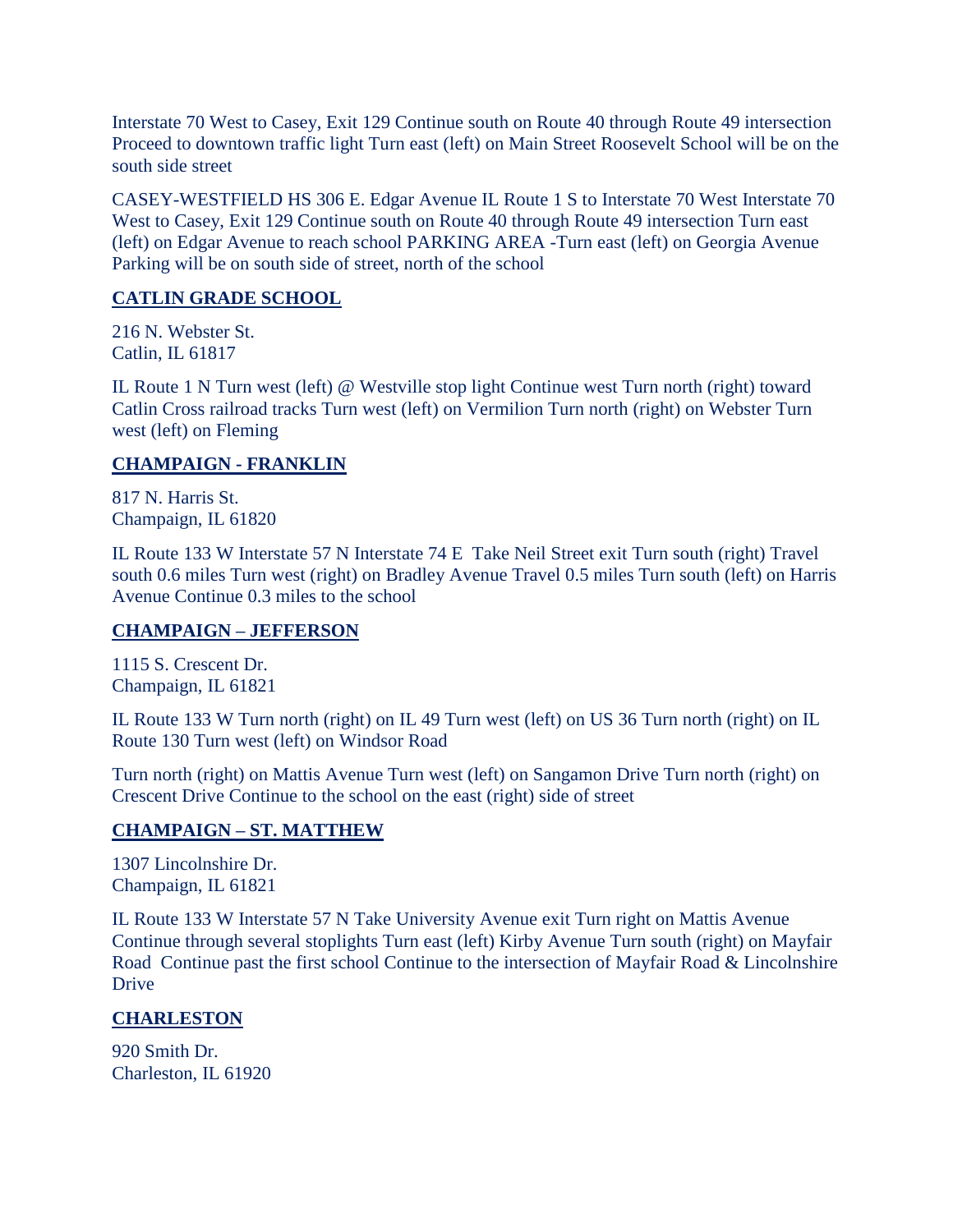IL Route 16 Continue through Kansas and Ashmore Turn north (right) on IL Route 130 Turn west (left) at second drive The JH is behind the high school on the right

# **CHRISMAN JH**

23231 Illinois Hwy. 1 Chrisman, IL 61924

IL Route 1 N Travel through the intersection of IL Route 1 & IL Route 36 Continue north through Chrisman Turn west (left) at second drive of HS The JH is behind, but connected to, the HS NOTE: Baseball diamond is located east of HS across IL Route 1

# **CLINTON, IN SOUTH VERMILION JR. HIGH**

950 W. Wildcat Drive Clinton, IN 47842

Clinton Road E, which turns into IN Route 163 Turn north (left) on IN Route 63 Travel 3 miles At caution light, turn west (left) Continue past HS to JH

# **CUMBERLAND JH**

1496 IL. Rt. 121 Toledo, IL 62468

Gym for Volleyball IL Route 1 S Interstate 70 W

Greenup Exit IL Route 130 S Turn west (right) at 4-way stop Proceed through downtown Greenup Turn north (right) on IL Route 121 Cross Interstate 70 Turn west (left) at Cumberland Schools Follow road to Unit Office JH gym is in the back

NOTE: Softball Teams Play in Toledo Interstate 70 W Greenup exit IL route 130 S At the first stop sign, continue into downtown Greenup IL Route 121 N to Toledo. In Toledo, turn west (left) on New Jersey Street The park is on south (left) side of this street

Baseball I 70 W to Greenup exit South (left) onto 130 Proceed to 121 (4-way stop) Turn west (right) Turn north (right) at Houghton Park sign Park is at end of street

Take 1-70 west to the Greenup exit. Go south or left onto 130 to the first four way stop. This is 121. Take 121 right or west. Turn right at the sign for Houghton Park. The park is at the end of this street.

#### **DANVILLE-SOUTHVIEW**

133 E. 9th St. Danville, IL 61832

IL Route 1 N to Danville In Danville, continue north past the Interstate 74 intersection Turn east (right) on E 4th Street Turn south (right) on Highland Boulevard Turn east (left) past Danville **Stadium** 

# **DANVILLE-NORTHRIDGE**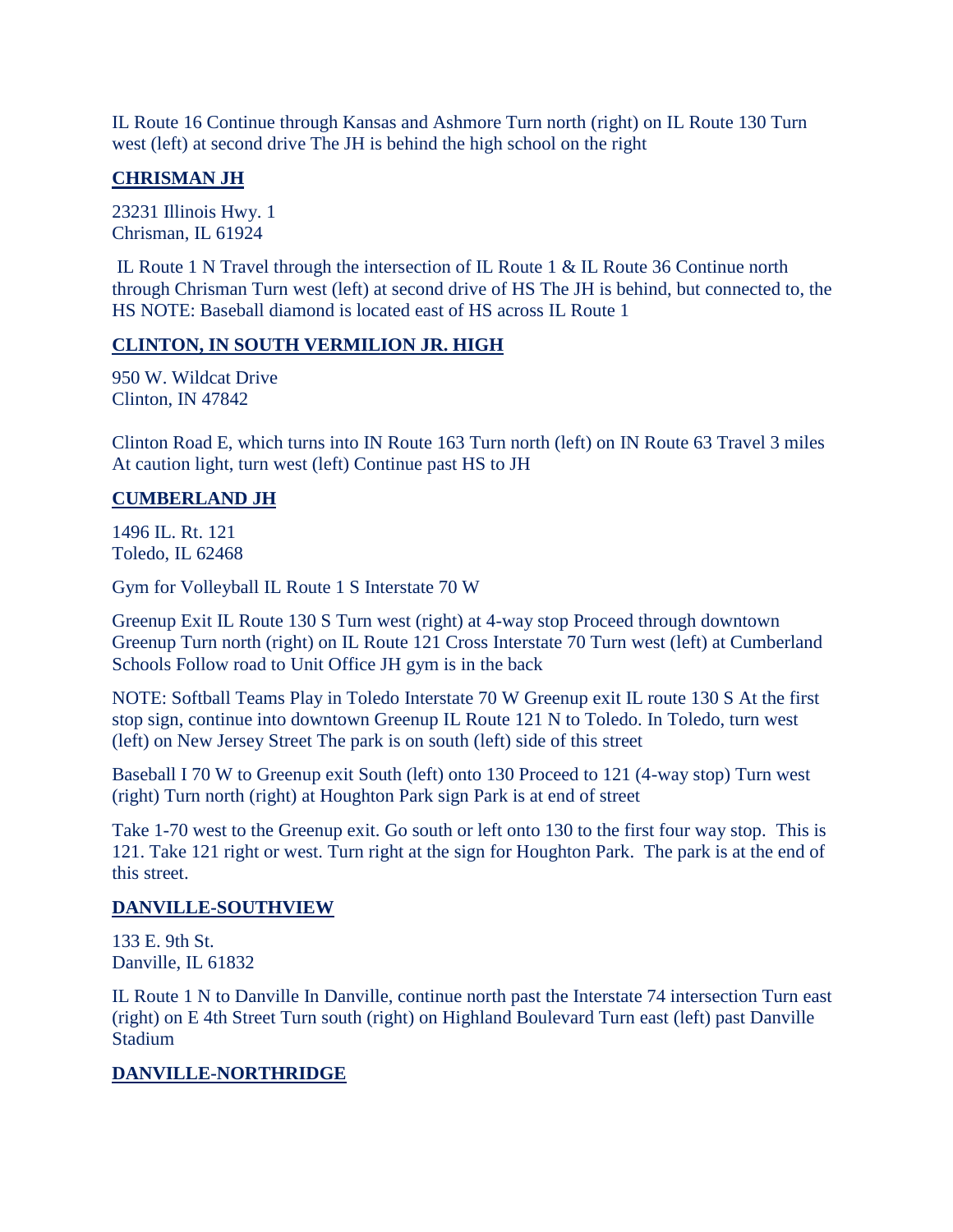1619 N. Jackson St. Danville, IL 61832

IL Route 1 N to Danville. Stay on IL Route 1 through most of Danville

Proceed to the intersection of Vermilion (Route 1) and Winter Avenue Turn east (right) on Winter Avenue Turn south (right) on Jackson Continue south The school is on the east side of street next to the American Legion

NOTE: Softball Teams Play @ Winter Park IL Route 1 N Interstate 74 E Bowman Exit Turn left on Bowman Road Proceed through 7 stop lights Follow Winter Park signs Turn left on Winter Avenue

#### **EFFINGHAM JH**

600 S. Henrietta Effingham, IL 62401

Located with Effingham HS Interstate 70 W Take Keller Drive exit Keller Drive turns into Henrietta School located on the west side of road

NOTE: softball and baseball play Effingham High School Sports Complex Interstate 70 E Exit 159 Turn left on Fayette @ 2nd stop light turn right on to Raney Turn on the 1st right on to Groove This brings you to the complex

#### **EFFINGHAM - ST. ANTHONY**

304 E. Roadway Effingham, IL 62401

Interstate 70 West to the Sigel exit (East of Effingham) - Turn left and head south after exiting the Interstate - go through 3 traffic lights - at the next crossroad turn East (left) on Virginia - the school is on the North (left) Church on South (right) - parking on East side of school.

Softball Teams Play @ Bulldog Field by HS or at the Community Park Eff.HS Bulldog Field Directions... Int 70 West to 1st exit (Sigel) Go south on 45 Turn left  $\omega$  2nd Light (Temple Ave) Go 1 block then turn left – you will see the High School the field is behind

Community Park Directions… Int 70 West to 1st exit (Sigel) Go south on 45 Turn left @ 2nd Light (Temple Ave) Stay on this road to Engbring Street turning Right @ tennis courts Follow this road past the courts and the baseball field to the softball diamond

# **GEORGETOWN-RIDGEFARM MARY MILLER JR. HIGH (GEORGETOWN)**

414 W. West St. Georgetown, IL 61846

Take Route 1 North to Georgetown. At the only stop sign turn left (West) and go approximately 2 blocks. The school is on the left (South) side.

Greenup Houghton Park I70 to Greenup – South on Route 130 to 4 way stop. Turn right (west) – go 4 or 5 blocks. Houghton park sign – turn right and follow road to the park.

Holy Cross School 410 W. White St. Champaign, IL 61820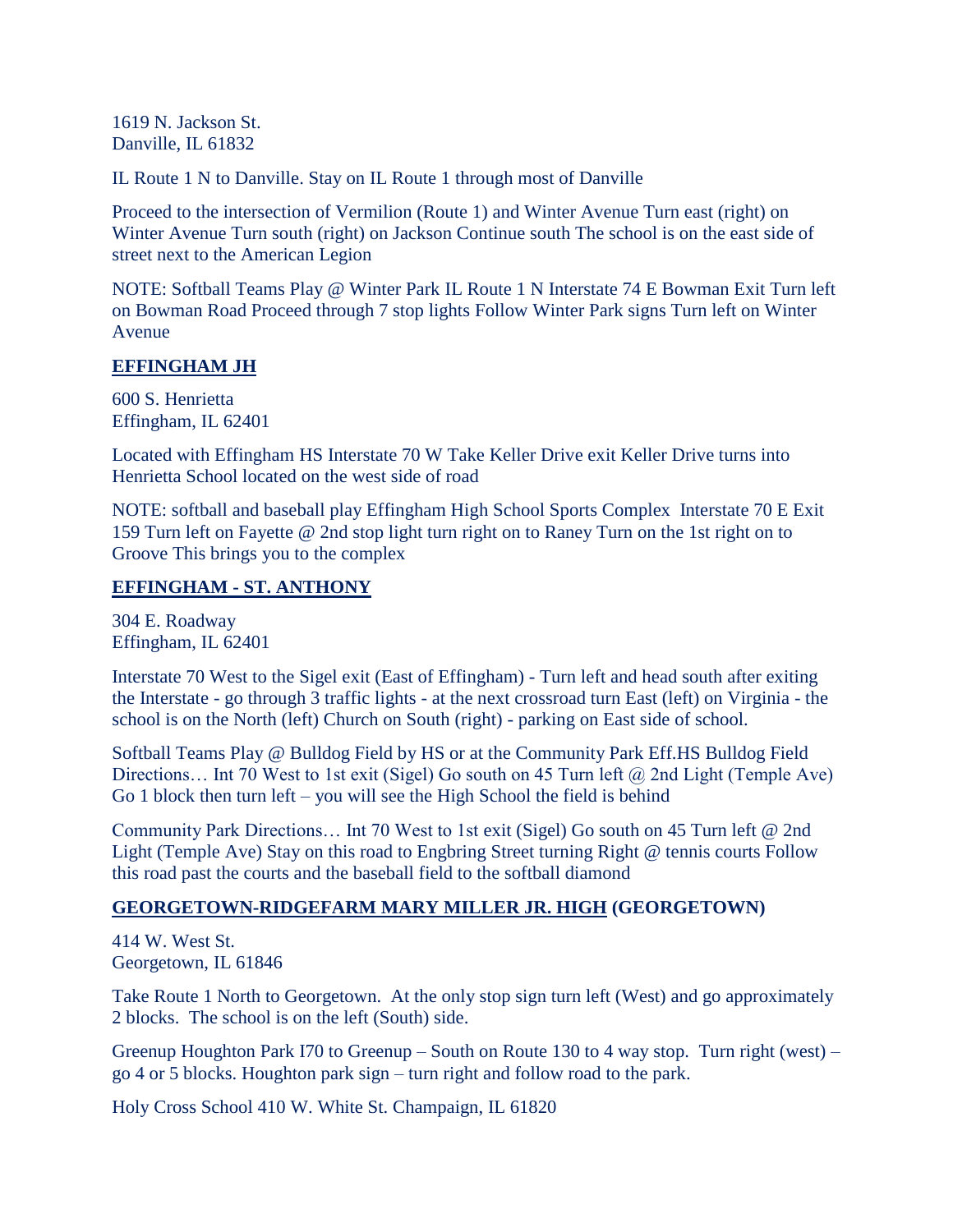#### **HOMER**

512 W. First St. Homer, IL 61849

Coming from the South on Route 49, turn left (West) on the first street past the railroad tracks, the Sidney-Philo Road. The school is on the right (North) side of the road near the edge of town.

#### **HUME (SHILOH)**

21751 N. 575th St. Hume, IL 61932

Take Route 1 North to Route 36. Turn left (West) at the intersections. Go 10 miles to about  $\frac{1}{4}$ mile East of Hume. There is a sign that says Shiloh Road. Turn left (South) on the Shiloh Road. You can see the school on the right (West) side of the road from the highway.

#### **HUTSONVILLE**

500 W. Clover St. Hutsonville, IL 62433

Softball Field located at the park… South on Rte 1 to Hutsonville turnoff….(approx. 35 miles south of Paris) Turn left (east) and continue on to the town area, going by the high school on the left (north). Keep going on east until Rose Street. Turn right (south) on Rose St. - go through one stop sign - go about 1/2 mile, softball field will be on your left (east) at a park.

#### **KANSAS JH**

310 S. Front St. Kansas, IL 61933

Head West on Route 16 to Kansas…….turn left on Route 49/16 and when it turns back right (West)…go straight on, the school is on the right.

#### **LAWRENCEVILLE Parkview JH**

1802 Cedar St. Lawrenceville, IL 62439

Softball Field Rte 1 south out of Paris….go straight into Lawrenceville passing the Pizza Hut (east side) - go 4 more blocks and turn right on Cedar, go to a 4-way stop sign, pass Parkview Jr. High, take a left at Park Side Elementary School Entrance, go to the stop sign and turn left.

#### **MARSHALL – JH**

806 N. Sixth St. Marshall, IL 62441

Route 1 South. Turn right (West) on Route 40, go to 6th St. and turn left (south). JH Gym is located on the north side of the High School, back west through the parking lot.

#### **MARTINSVILLE**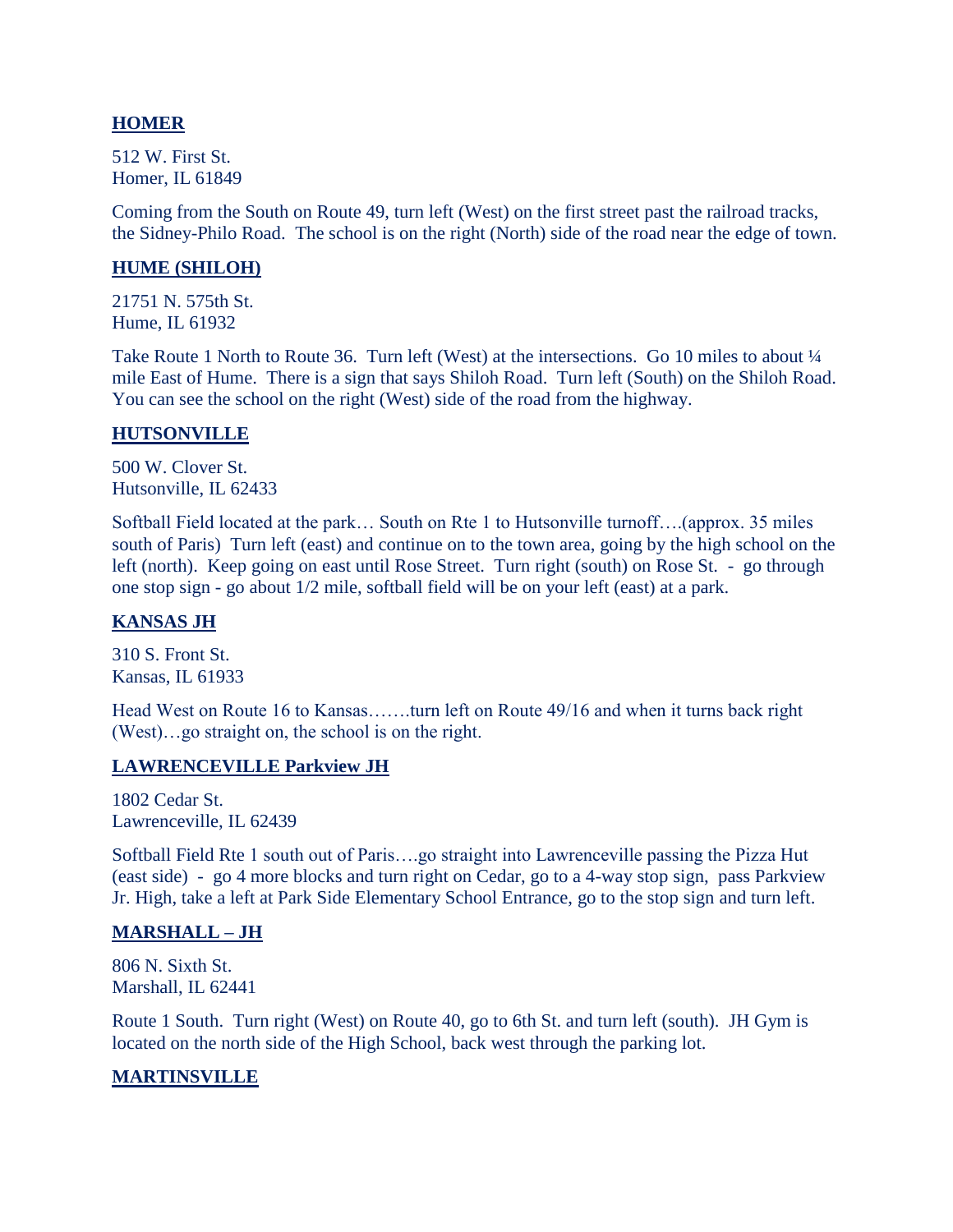300 W. Cumberland Martinsville, IL 62442

Take Route 1 South to Interstate 70. Go on I70 West to the Martinsville exit. Go South, crossing Route 40 all the way into Martinsville, to the 4 way stop. Turn right (West) and go about two blocks. The school is on the right (North) side of the street.

## **MATTOON**

1200 S. Ninth St. Mattoon, IL 61938

Take Route 16 through Kansas, Ashmore, and Charleston to Mattoon. When you come into Mattoon continue on Route 16 to the 7th stoplight. (9th Street). Turn left and go 12 blocks. The school is on the left (East) side of the road. Softball Teams Play @ Roundhouse Softball Complex 900 Richmond Ave. Route 16 (Rt. 16 becomes Charleston Ave.) Turn right onto 6th Street (Huck's on left, Citgo on right) Proceed through 2 stop signs Softball Field is about one block past second stop sign.

#### **MONTICELLO**

2015 E. Washington Monticello, IL 61856

Take Interstate 57 north to exit 229, go west (after you exit the Interstate turn left) on a county road 18 (Champaign County) which turns into county road 4 (Piatt County). Go about 15 miles (from the Interstate) and you will come into Monticello and you will be on Washington Street. Go a short ½ mile into town and turn at your 3rd left on Piatt Street. Go as far as you can south until you hit Kratz road. Turn right and then you should see the track complex.

# **MT. ZION**

315 S. Henderson St. Mt. Zion, IL 62549

Take Route 36 all the way to Route 121. (Stop lights at corner – Mt. Zion K-Mart Plaza) Turn left on 121 to Mt. Zion and go clear through town. At the Southern edge of town turn right at the Elwin Road sign (Main St.). There will be a sign that says Mt. Zion Jr.-Sr. High School. Go on by the sign approximately 4 blocks. The school is on the left (South) at 725 W. Main St.

#### **NEOGA - JH**

850 E. 7th St. Neoga, IL 62447

High School 710 W. 7th St. Go to Interstate 57 in Mattoon, take I57 South to exit 177, and get on Route 45 south. Go in to town on Rte 45 until 7th Street, turn left (East) and go until you run into the JH/High School. For baseball...Turn right on 7th, which goes to the park.

#### **NEWMAN SCHOOL**

2017 S. Coffin St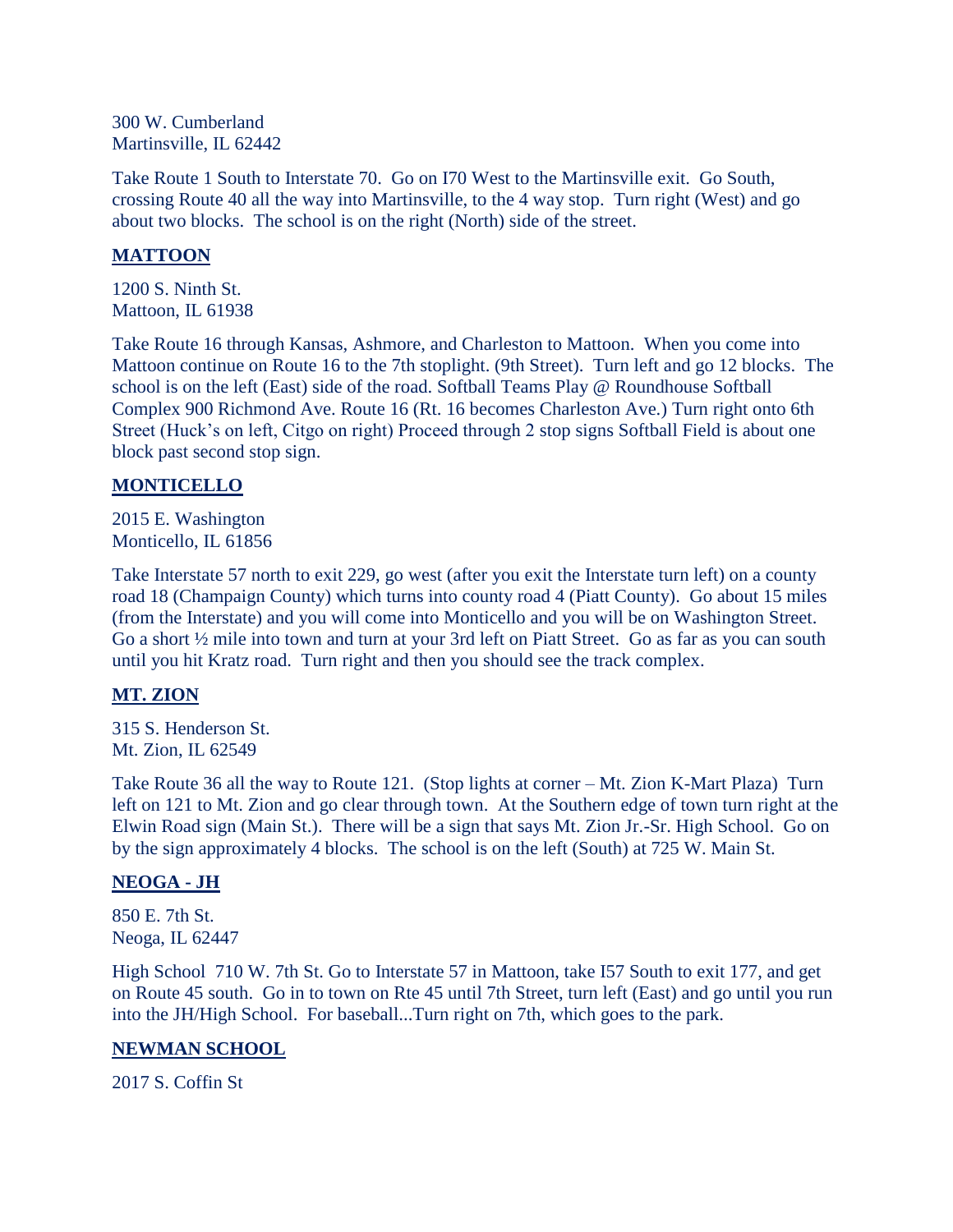Newman, IL

Route 1 North to Route 36 and head West…….. @ Newman turn right on Hopkins St. Go to W. Lytle and turn left. Go West to 207 S. Coffin. Baseball plays at the diamond located on route 36, on the eastside of the Route 130 heading north.

## **NORMAL EPIPHANY**

1002 E. College Ave. Normal, IL 61761

Take Route 133 West to I57. Go north on I57 till the I74 interchange. Head West on I74 towards Bloomington. Take Business 51 North into Bloomington, to College Ave. Turn right and go 1.2 mi the school is on the left.

# **OAKLAND**

310 N. Teeter Oakland, IL 61943

Lake Crest School Take Route 133 West, proceed through intersection of Route 49 and 133. Go 5 miles into Oakland. Turn right (North) at the first street past the railroad tracks (feed store on corner). Keep going straight on that street as far as you can go. The school is on the right (East) side at the North edge of Oakland across from the park.

## **OLNEY – EAST RICHLAND MIDDLE SCHOOL**

1099 N Van St.

Olney, IL 62450

Take Route 1 South to Interstate 70. Go West on I70 to Greenup exit 119. Go South on Route 130 through Greenup, Newton, and Olney. Turn Left (East) on Route 250 (Main St.), go through town past 2 traffic signals, past McDonalds, past another signal light to Van Street. Turn left (North) to 1099 N. Van Street (approximately 5 blocks)

OLNEY - ST. JOSEPH'S SCHOOL Take Route 1 South to Interstate 70. Go West on I70 to Greenup exit 119. Go South on Route 130 through Greenup, Newton, and Olney. Turn left (East) on Route 250 (Main St.), go through town past two traffic signals. Go East approximately three more blocks until the street before McDonalds

(Elliott St.), turn right (South) for one block, turn left (East) and the gym is the third building on the right (South).

# **RANTOUL**

400 E. Wabash Ave. Rantoul, IL 61866

Route 49 North to I74W. Exit on Cunningham/Rt.45 as you enter Champ.Urbana. Go North on Rt. 45 to Rantoul. Turn right (East) on Wabash (@ Subway), the school will be located on your right (South).

# **RIDGEFARM**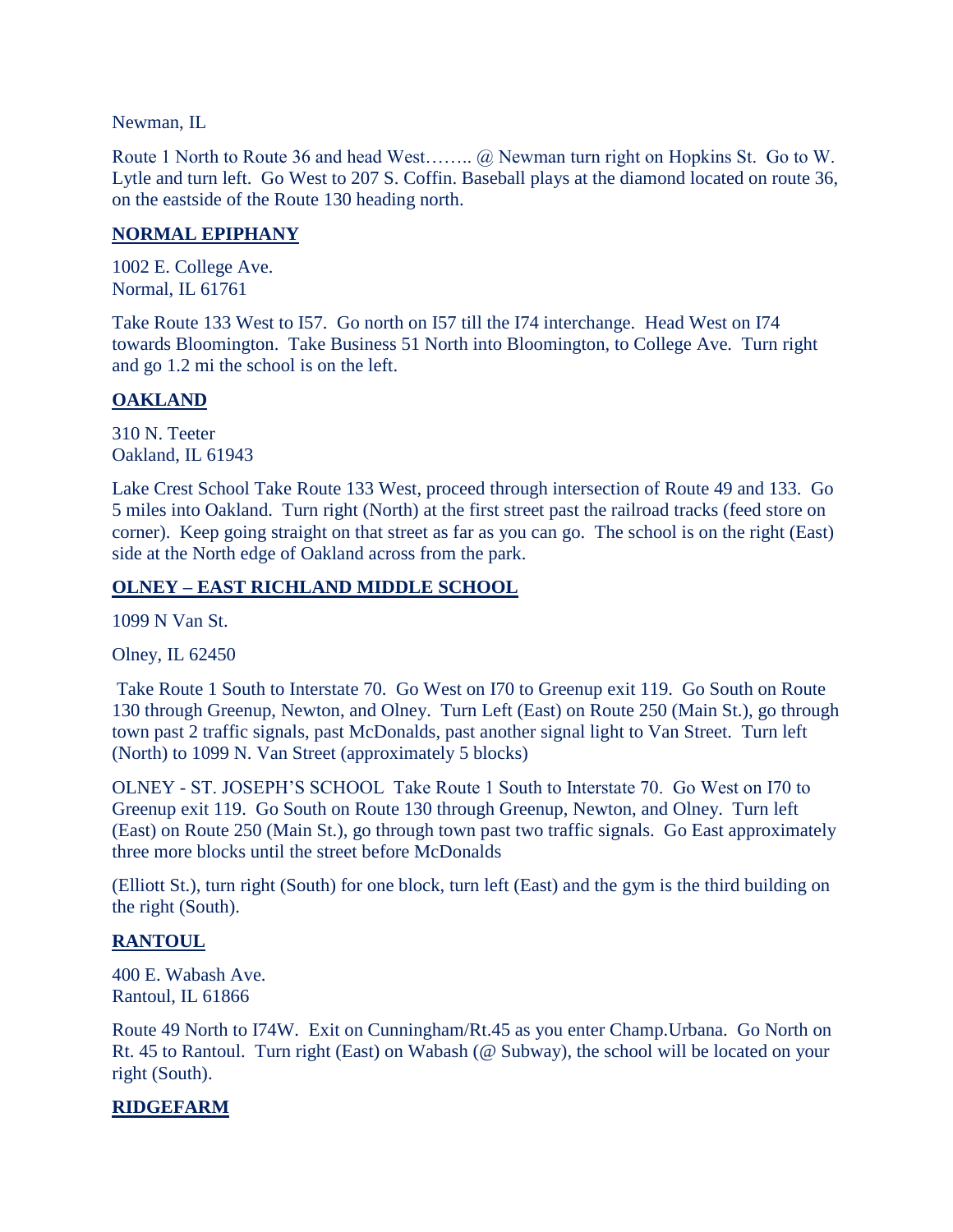Take Route 1 North to Ridgefarm, which is approximately 6 miles North of Chrisman. The school is on the East side of Route 1 as you enter Ridgefarm. The school entrance is marked.

#### **ROBINSON Nuttall Middle School**

400 W. Rustic St. Robinson, IL 62454

Take Route1 south - south of Hutsonville Road, at Trimble go right, travel about 4-6miles turn back West (Blue Hospital Sign) and stay on this road till you pass the High School. Nuttall Middle is located past the HS, back off to the North.

#### **SHILOH - See Hume**

#### **SHELBYVILLE**

1101 W. N. 6th St. Shelbyville, IL 62565

Moulton Middle School Softball Plays @ Forest Park Route 16 West into Shelbyville... 1st Stop light turn right Go to 9th turn right into Forest Park

#### **STEW-STRAUS**

Route 32, Box 67 Strasburg, IL 62465

Route 16 West…Through Mattoon….through Windsor Turn South At Route 32 Go three miles south of Strasburg JH Ball Diamond

#### **ST. JOSEPH**

606 E Peters Drive St. Joseph, IL

Take Route 133 west. Turn north on Route 49. Turn west onto US 150. Turn left onto County Road 2350 East. Turn right onto Peters Drive. The softball diamond is right behind the grade school.

# **TEUTOPOLIS**

904 W. Water St. Teutopolis, IL 62467

T-Town - New Jr. High Take I 70 all the way to Effingham, IL. Exit at first exit, which is the Route 45 exit. Take Route 45 to Route 40. Take Route 40 East to Teutopolis. Turn left (North) on to Harvester Street. This is between 3Z Printing and a car wash. Go until you come to the school. 904 West Water St.

# **TOLONO - UNITY JUNIOR HIGH**

1121 Co. Rd. 800 N. Tolono, IL 61880